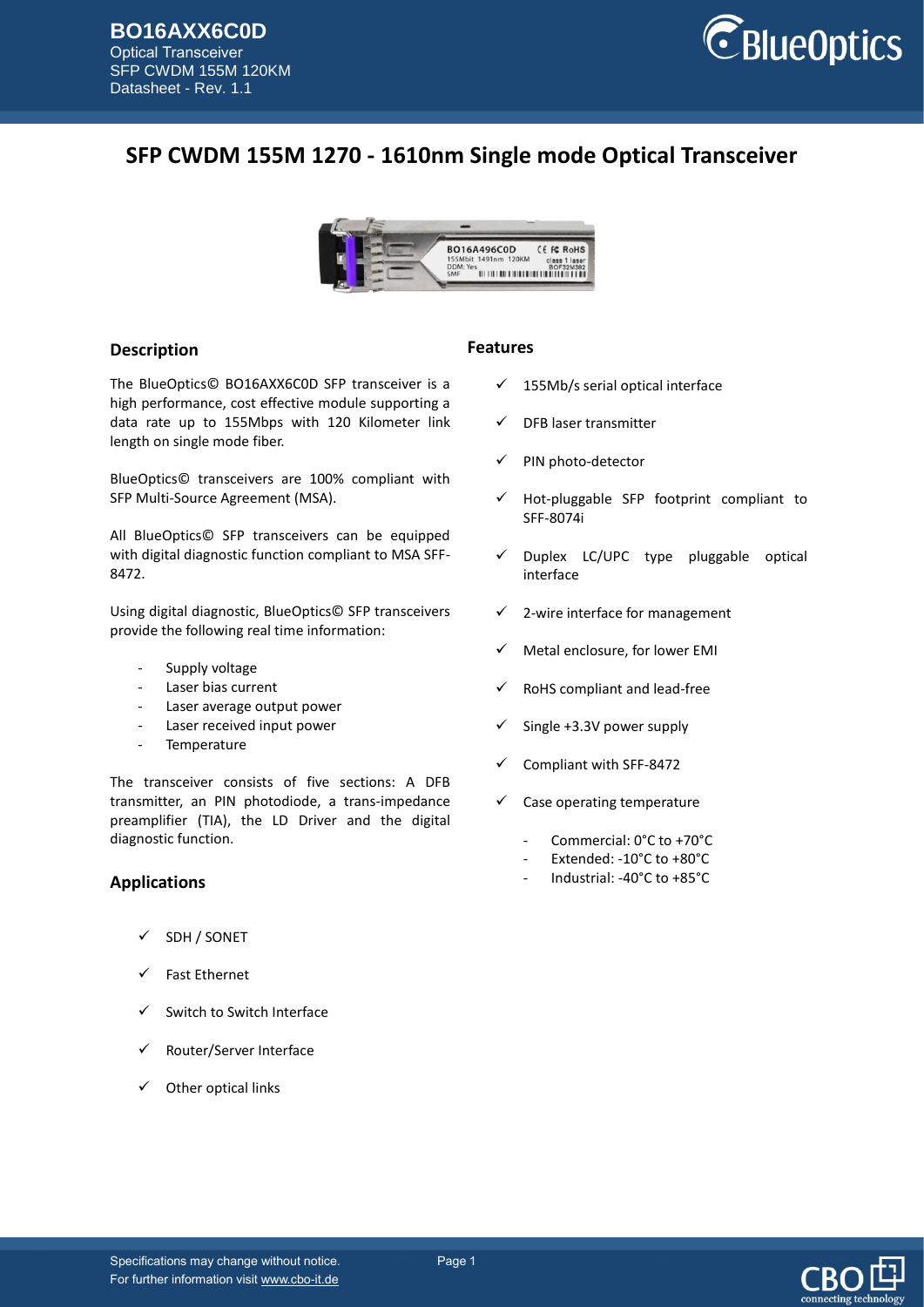Optical Transceiver SFP CWDM 155M 120KM Datasheet - Rev. 1.1



### **Warnings**

**Handling Precautions:** This device is susceptible to damage as a result of electrostatic discharge (ESD). A static free environment is highly recommended.

**Laser Safety:** Even small radiation emitted by laser devices can be dangerous to human eyes and lead to permanent eye injuries. Be sure to avoid eye contact with direct or indirect radiation.

#### **Warranty**

Every BlueOptics© transceiver comes with a 5 year replacement warranty and lifetime support.

For a warranty inquiry, please contact your CBO sales representative.

This warranty only covers the first user of the equipment.

#### **Important Notice**

Performance figures, data and any illustrative material provided in this data sheet are typical and must be specifically confirmed in writing by CBO before they become applicable to any particular order or contract. In accordance with the CBO policy of continuous improvement specifications may change without notice.

The publication of information in this data sheet does not imply freedom from patent or other protective rights of CBO or others.

Further details are available from any CBO sales representative.

#### **Installation**

Before installation attach an ESD-preventive wrist to ensure not to damage the transceiver or hardware.

BlueOptics© BO16AXX6C0D can be installed in any Small Form Factor Pluggable (SFP) port. You can install the BO16AXX6C0D regardless if the system is powered on or off, because it is hot-swappable.

Insert the transceiver into the SFP port and remove the dust cap.

You can now connect your cable.

### **Order Information**

| Part No.      | Temp.                              | <b>DDM</b> |
|---------------|------------------------------------|------------|
| BO16AXX6C0D   | $0^{\circ}$ C to +70 $^{\circ}$ C  |            |
| BO16AXX6C0DEX | -10°C to +80°C                     |            |
| BO16AXX6C0DIN | -40°C to +80°C                     |            |
| BO16AXX6C0D   | $0^{\circ}$ C to +70 $^{\circ}$ C  |            |
| BO16AXX6C0DEX | -10°C to +80°C                     |            |
| BO16AXX6C0DIN | $-40^{\circ}$ C to $+80^{\circ}$ C |            |

*XX can be following Wavelength:*

| Wavelength | <b>XX</b> | Wavelength | XX |
|------------|-----------|------------|----|
| 1270nm     | 27        | 1450nm     | 45 |
| 1290nm     | 29        | 1470nm     | 47 |
| 1310nm     | 31        | 1490nm     | 49 |
| 1330nm     | 33        | 1510nm     | 51 |
| 1350nm     | 35        | 1530nm     | 53 |
| 1370nm     | 37        | 1550nm     | 55 |
| 1390nm     | 39        | 1570nm     | 57 |
| 1410nm     | 41        | 1590nm     | 59 |
| 1430nm     | 43        | 1610nm     | 61 |

### **Regulatory Compliance**

| <b>Feature</b>     | <b>Standard</b>                | Co.     |
|--------------------|--------------------------------|---------|
| Electrostatic      | - IEC/EN 61000-4- 2            |         |
| Discharge (ESD)    |                                |         |
| Electromagnetic    | - FCC Part 15 Class B EN 55022 |         |
| Interference (EMI) | - Class B (CISPR 22A)          |         |
| Laser Eye Safety   | - FDA 21CFR 1040.10, 1040.11   | Class 1 |
|                    | - IEC/EN 60825-1, 2            |         |
| Component          |                                |         |
| Recognition        | - IEC/EN 60950, UL             |         |
| <b>RoHS</b>        | $-2002/95/EC$                  |         |
| <b>EMC</b>         | $-$ EN61000-3                  |         |

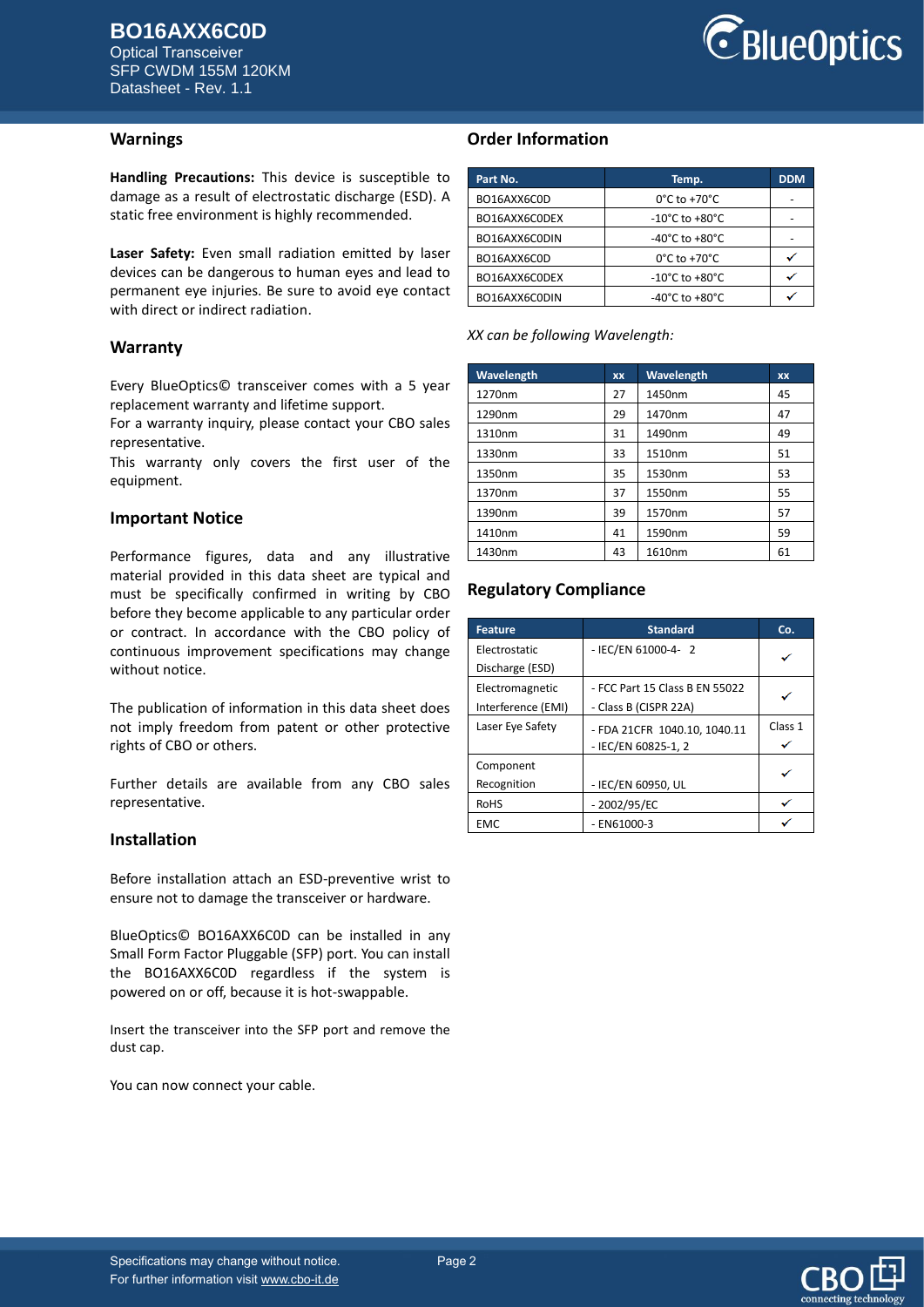# **BO16AXX6C0D** Optical Transceiver

SFP CWDM 155M 120KM Datasheet - Rev. 1.1



# **1. Absolute Maximum Ratings**

| <b>Parameter</b>         | Svmbol | <b>Min.</b> | Tvp. | Max.     | Unit |
|--------------------------|--------|-------------|------|----------|------|
| Storage Temperature      |        | -40         |      | ບ        | ºC   |
| Storage Ambient Humidity | ΗA     |             |      | OГ<br>-- | %    |

## **2. Recommended Operating Conditions**

| <b>Parameter</b>             | <b>Symbol</b> | Min.  | Typ.              | Max. | <b>Unit</b> | <b>Note</b>       |
|------------------------------|---------------|-------|-------------------|------|-------------|-------------------|
|                              |               | 0     |                   | 70   |             | BO16AXX6C0        |
|                              |               |       |                   |      |             | BO16AXX6C0D       |
|                              |               | $-10$ |                   | 80   | ºC          | BO16AXX6C0EX      |
|                              |               |       |                   |      |             | BO16AXX6C0DEX     |
|                              |               | $-40$ |                   | 85   |             | BO16AXX6C0IN      |
|                              |               |       |                   |      |             | BO16AXX6C0DIN     |
| <b>Ambient Humidity</b>      | HA            | 5     |                   | 70   | %           |                   |
| Data Rate                    |               |       | 155/155           |      | <b>Mbps</b> | TX Rate/RX Rate   |
| <b>Transmission Distance</b> |               |       |                   | 120  | <b>KM</b>   |                   |
| Coupled Fiber                |               |       | Single mode fiber |      |             | $9/125 \mu m$ SMF |

# **3. Electrical Interface Characteristics**

| Parameter                      | <b>Symbol</b>            | Min.          | Typ. | Max.      | <b>Unit</b> | <b>Note</b> |
|--------------------------------|--------------------------|---------------|------|-----------|-------------|-------------|
| <b>Transmitter</b>             |                          |               |      |           |             |             |
| <b>Total Supply Current</b>    | Icc                      |               |      | A         | mA          |             |
| Transmitter Disable Input-High | <b>V</b> <sub>DISH</sub> | 2             |      | $Vcc+0.3$ | ν           |             |
| Transmitter Disable Input-Low  | V <sub>DISL</sub>        | 0             |      | 0.8       | V           |             |
| Transmitter Fault Input-High   | V <sub>TxFH</sub>        | 2             |      | $Vcc+0.3$ | ν           |             |
| Transmitter Fault Input-Low    | V <sub>TxFL</sub>        | 0             |      | 0.8       | V           |             |
| <b>Receiver</b>                |                          |               |      |           |             |             |
| <b>Total Supply Current</b>    | Icc                      |               |      | B         | mA          |             |
| LOSS Output Voltage-High       | <b>VLOSH</b>             | $\mathfrak z$ |      | $Vcc+0.3$ | ν           |             |
| LOSS Output Voltage-Low        | <b>VLOSL</b>             | 0             |      | 0.8       | ν           |             |

### **Notes:**

1. A (TX) + B (RX) = 280mA (without termination circuit)

# **4. Transmitter Specifications - Optical**

| Parameter                         | <b>Symbol</b> | Min.           | Typ. | Max.            | <b>Unit</b> | <b>Note</b> |
|-----------------------------------|---------------|----------------|------|-----------------|-------------|-------------|
| Average Output Power              | POUT          | $-2$           |      | 3               | dBm         |             |
| <b>Extinction Ratio</b>           | ER            | 8.2            |      |                 | dB          |             |
| Center Wavelength                 | λC            | $\lambda$ -6.5 | ٨    | $\lambda + 6.5$ | nm          |             |
| Spectral Width (-20dB)            | $\sigma$      |                |      | 1               | dB          |             |
| Sidemode Supression ratio         | <b>SMSR</b>   | 30             |      |                 |             |             |
| Transmitter OFF Output Power      | Poff          |                |      | $-45$           | dBm         |             |
| Differential Line Input Impedance | <b>RIN</b>    | 90             | 100  | 110             | Ohm         |             |
| Jitter P-P                        | tr            |                |      | 0.1             | UI          |             |

### **Notes:**

1. λ is 1270,1290,1310,1330,1350,1370,1390,1410,1430, 1450, 1470, 1490, 1510, 1530, 1550, 1570, 1590 or 1610

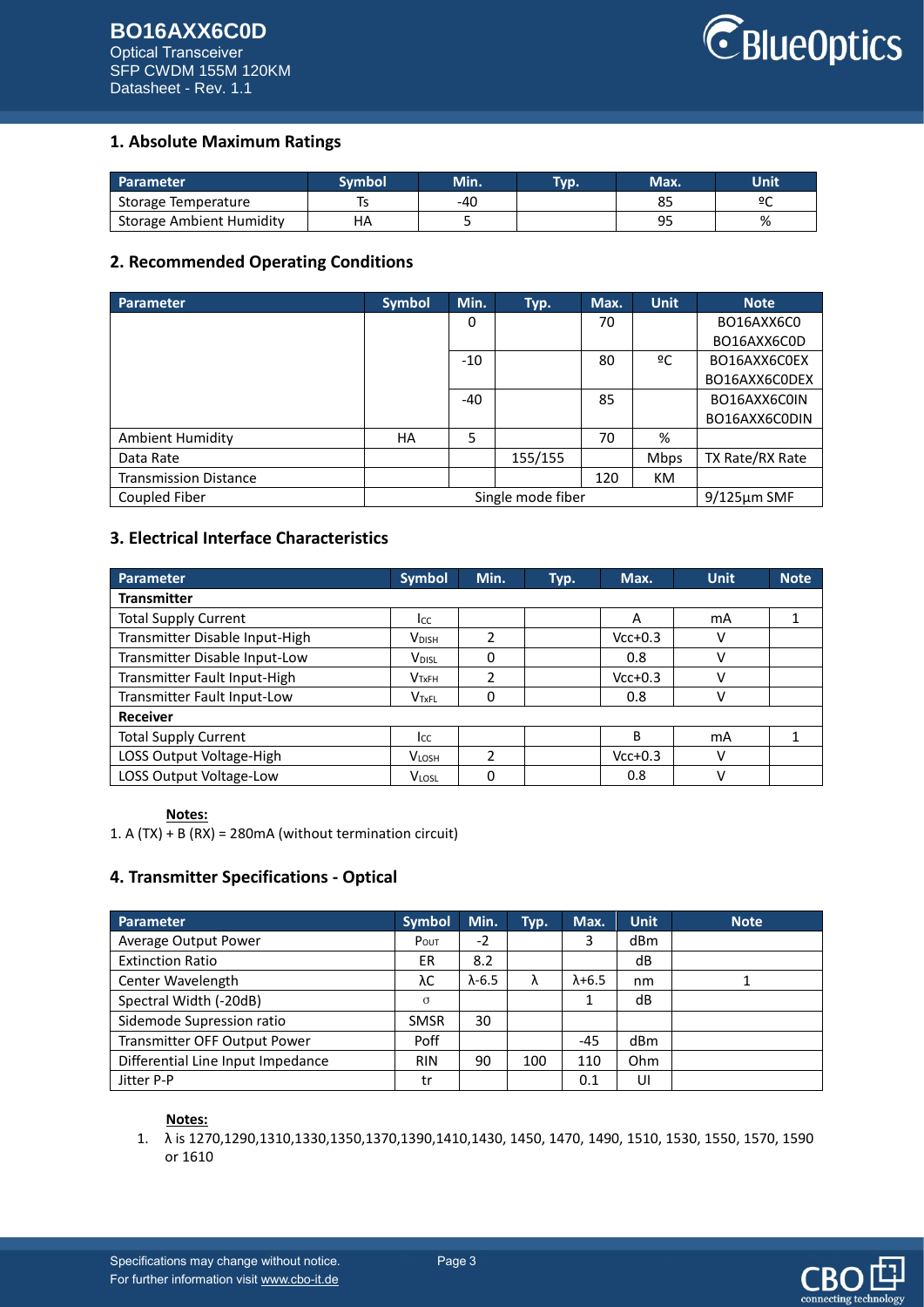

## **5. Receiver Specifications - Optical**

| Parameter                         | <b>Symbol</b>           | Min.  | Typ. | Max.  | <b>Unit</b> | <b>Note</b> |
|-----------------------------------|-------------------------|-------|------|-------|-------------|-------------|
| Input Optical Wavelength          | <b>AIN</b>              | 1270  |      | 1610  | nm          |             |
| <b>Receiver Sensitivity</b>       | P <sub>IN</sub>         |       |      | $-34$ | dBM         |             |
| Input Saturation Power (Overload) | <b>P</b> <sub>SAT</sub> | $-10$ |      |       | dBm         |             |
| <b>LOS Assert</b>                 | $P_A$                   | $-44$ |      |       | dBm         |             |
| LOS De-assert                     | P <sub>D</sub>          |       |      | $-35$ | dBm         |             |
| <b>LOS Hysteresis</b>             | $P_A-P_D$               | 0.5   | 2.0  | 6.0   | dB          |             |

#### **Notes:**

1. Measured with Light source 1XX0nm, ER=8.2dB; BER =<10<sup>-12</sup> @PRBS=2<sup>7</sup>-1 non-return-to-zero.

### **6. SFP to Host Connector Pin Out**

| Pin | <b>Symbol</b>             | <b>Name / Description</b>                        | <b>Note</b>    |
|-----|---------------------------|--------------------------------------------------|----------------|
| 1   | <b>VEET</b>               | Transmitter Ground (Common with Receiver Ground) | 1              |
| 2   | <b>T</b> <sub>FAULT</sub> | <b>Transmitter Fault indication</b>              |                |
| 3   | T <sub>DIS</sub>          | <b>Transmitter Disable</b>                       | $\overline{2}$ |
| 4   | MOD DEF(2)                | Module Definition 2. Data line for Serial ID.    | 3              |
| 5   | MOD DEF(1)                | Module Definition 1. Data line for Serial ID.    | 3              |
| 6   | MOD DEF(0)                | Module Definition 0. Data line for Serial ID.    | 3              |
| 7   | RS <sub>0</sub>           | Rate Select 0                                    |                |
| 8   | <b>LOS</b>                | Loss of Signal indication                        | 4              |
| 9   | <b>VEER</b>               | Receiver Ground (Common with Transmitter Ground) | 1              |
| 10  | <b>VEER</b>               | Receiver Ground (Common with Transmitter Ground) | 1              |
| 11  | <b>VEER</b>               | Receiver Ground (Common with Transmitter Ground) | 1              |
| 12  | RD-                       | Inv. Received Data Out                           |                |
| 13  | $RD+$                     | <b>Received Data Out</b>                         |                |
| 14  | <b>VEER</b>               | Receiver Ground (Common with Transmitter Ground) | 1              |
| 15  | <b>V<sub>CCR</sub></b>    | Receiver Power Supply                            |                |
| 16  | <b>VCCT</b>               | <b>Transmitter Power</b>                         |                |
| 17  | <b>VEET</b>               | Transmitter Ground (Common with Receiver Ground) | 1              |
| 18  | TD+                       | Transmit Data In                                 |                |
| 19  | TD-                       | Inv. Transmit Data In                            |                |
| 20  | V <sub>EET</sub>          | Transmitter Ground (Common with Receiver Ground) | 1              |

### **Notes:**

- 1. Circuit ground is internally isolated from chassis ground.
- 2. TDis is an input that is used to shut down the transmitter optical output. It is pulled up within the module with a 4.7k~10kΩ resistor. Its states are: Low (0 to 0.8V): Transmitter on (>0.8V, < 2.0V): Undefined High (2.0 to 3.465V): Transmitter Disabled Open: Transmitter Disabled
- 3. Mod-Def 0,1,2. These are the module definition pins. They should be pulled up with a 4.7k~10kΩ resistor on the host board. The pull-up voltage shall be VccT or VccR. Mod-Def 0 is grounded by the module to indicate that the module is present Mod-Def 1 is the clock line of two wire serial interface for serial ID Mod-Def 2 is the data line of two wire serial interface for serial ID
- 4. LOS is an open collector output, which should be pulled up with a 4.7k~10kΩ resistor. Pull up voltage between 2.0V and Vcc+0.3V. Logic 1 indicates loss of signal; Logic 0 indicates normal operation. In the low state, the output will be pulled to less than 0.8V.

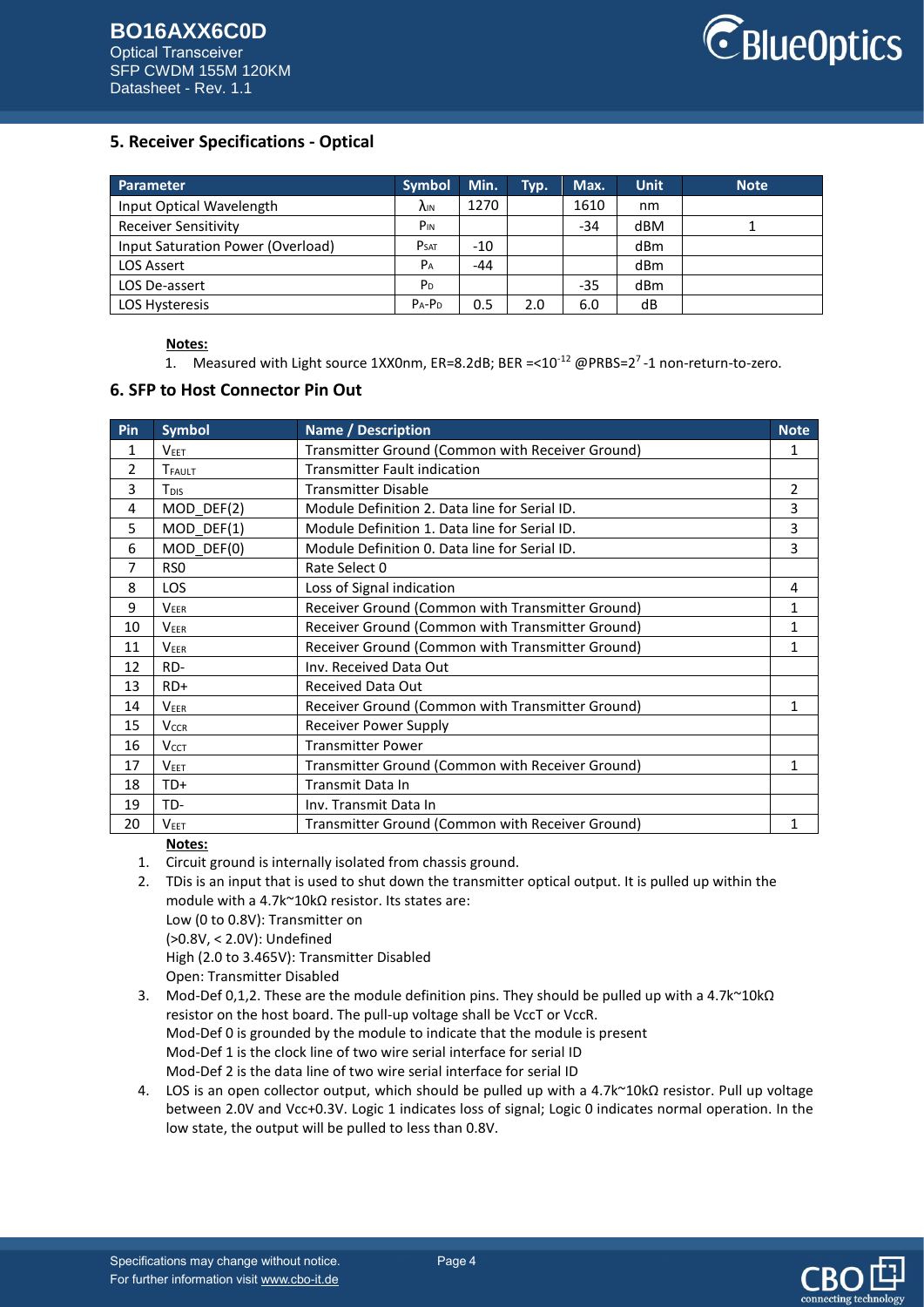# **BO16AXX6C0D**

Optical Transceiver SFP CWDM 155M 120KM Datasheet - Rev. 1.1





# **7. EEPROM Information**

The SFP MSA defines a 256-byte memory map in EEPROM describing the transceivers capabilities, standard interfaces, manufacturer, and other information, which is accessible over a 2 wire serial interface at the 8-bit address 1010000X (A0h).

| <b>Data</b>    | <b>Size</b><br><b>Field</b> | <b>Name of Field</b>   | <b>Contents (Hex)</b>   | <b>Description</b>       |
|----------------|-----------------------------|------------------------|-------------------------|--------------------------|
| <b>Address</b> | (Bytes)                     |                        |                         |                          |
| 0              | 1                           | Identifier             | XX                      | Formfactor               |
| $\mathbf{1}$   | $\mathbf{1}$                | Ext. Identifier        | XX                      |                          |
| $\overline{2}$ | $\mathbf{1}$                | Connector              | XX                      |                          |
| $3 - 10$       | 8                           | Transceiver            | XX XX XX XX XX XX XX XX | <b>Transmittter Code</b> |
| 11             | $\mathbf{1}$                | Encoding               | XX                      |                          |
| 12             | $\mathbf{1}$                | BR, Nominal            | XX                      | <b>Transceiver Speed</b> |
| 13             | $\mathbf{1}$                | Reserved               | 00                      |                          |
| 14             | $\mathbf{1}$                | Length (9µm) km        | XX                      | Max. link length in KM   |
| 15             | $\mathbf{1}$                | Length (9µm) 100m      | XX                      | Max. link length in M    |
| 16             | $\mathbf{1}$                | Length (50µm) 10m      | XX                      | Max. link length in M    |
| 17             | $\mathbf{1}$                | Length(62.5µm)10m      | XX                      | Max. link length in M    |
| 18             | $\mathbf{1}$                | Length (Copper)        | XX                      | Max. link length in M    |
| 29             | $\mathbf{1}$                | Reserved               | 00                      |                          |
| 30-35          | 16                          | Vendor name            | XX XX XX XX XX XX XX XX | Vendor name - OEM        |
|                |                             |                        | XX XX XX XX XX XX XX XX |                          |
| 36             | 1                           | Reserved               | 00                      |                          |
| 37-39          | 3                           | Vendor OUI             | XX XX XX                |                          |
| 40-55          | 16                          | Vendor PN              | XX XX XX XX XX XX XX XX | Product Number -         |
|                |                             |                        | XX XX XX XX XX XX XX XX | depending on Part        |
| 56-59          | 4                           | Vendor rev             | XX XX XX XX             | Vendor revision          |
| 60-61          | $\overline{2}$              | Wavelength             | XX XX                   | Transceiver              |
|                |                             |                        |                         | Wavelength               |
| 62             | $\mathbf{1}$                | Reserved               | 00                      |                          |
| 63             | $\mathbf{1}$                |                        | XX                      | Checksum of bytes 0-     |
|                |                             | <b>CC BASE</b>         |                         | 62                       |
| 64-65          | $\overline{2}$              | Options                | XX XX                   |                          |
| 66             | $\mathbf{1}$                | BR, max                | XX                      |                          |
| 67             | $\overline{1}$              | BR, min                | XX                      |                          |
| 68-83          | 16                          |                        | XX XX XX XX XX XX XX XX | Part serial number       |
|                |                             | Vendor SN              | XX XX XX XX XX XX XX XX |                          |
| 84-91          | 8                           | Vendor date code       | XX XX XX XX XX XX 20 20 | Year, Month, Day         |
| 92             | 1                           | Diagnostic type        | XX                      | Diagnostics              |
| 93             | $\overline{1}$              | <b>Enhanced option</b> | XX                      | Diagnostics              |



Specifications may change without notice. Page 5 For further information visi[t www.cbo-it.de](www.cbo-it.de)